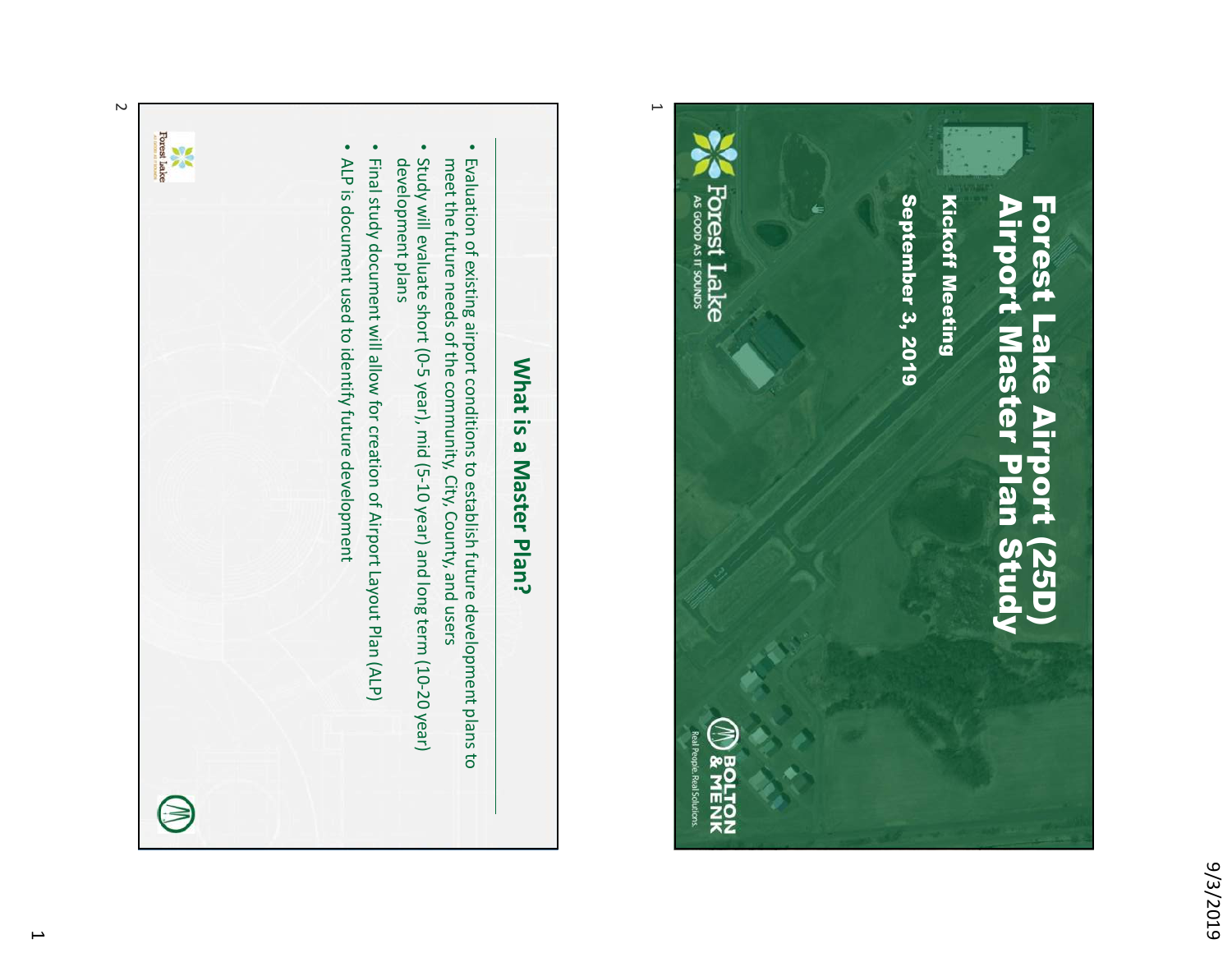





 $\overline{c}$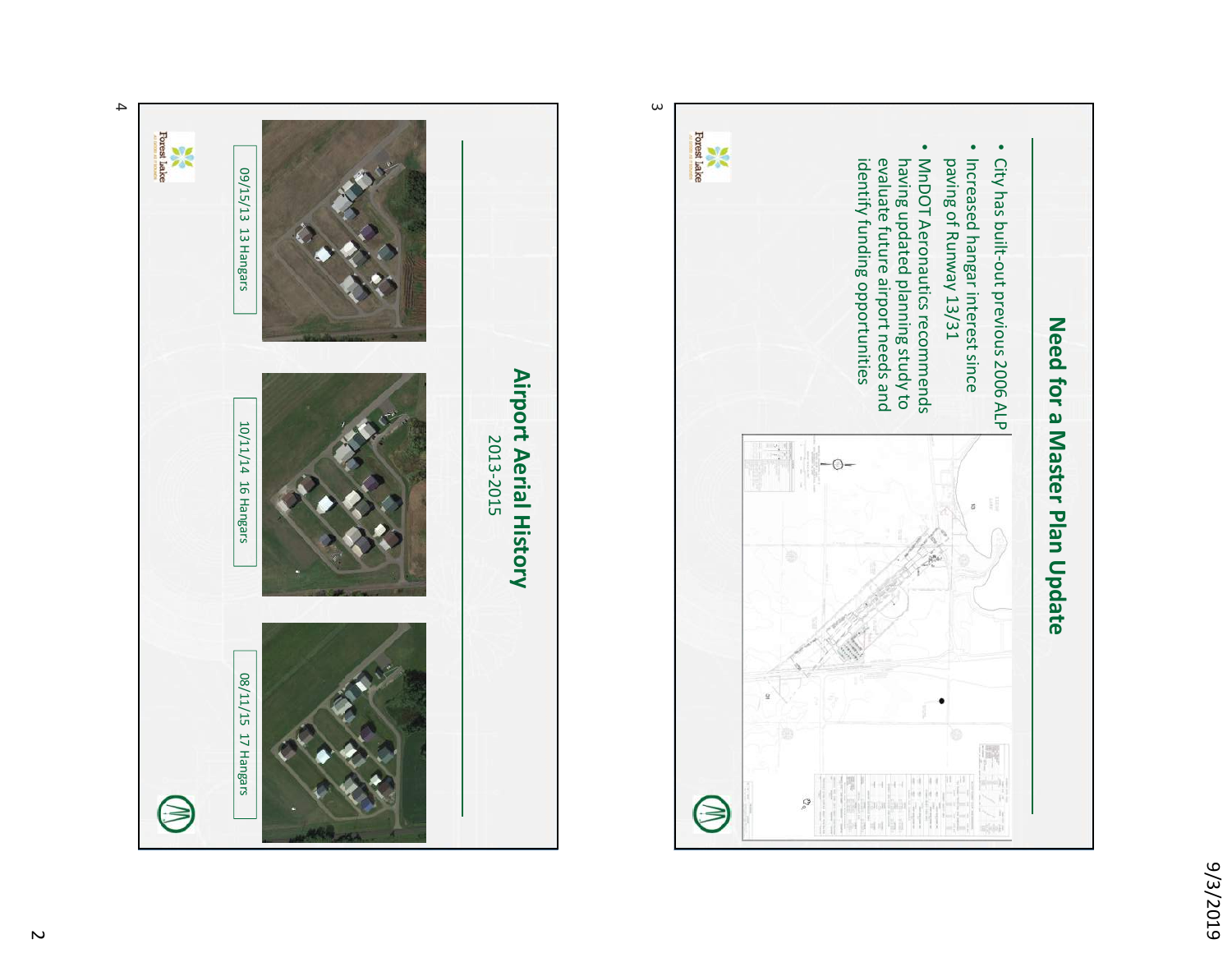



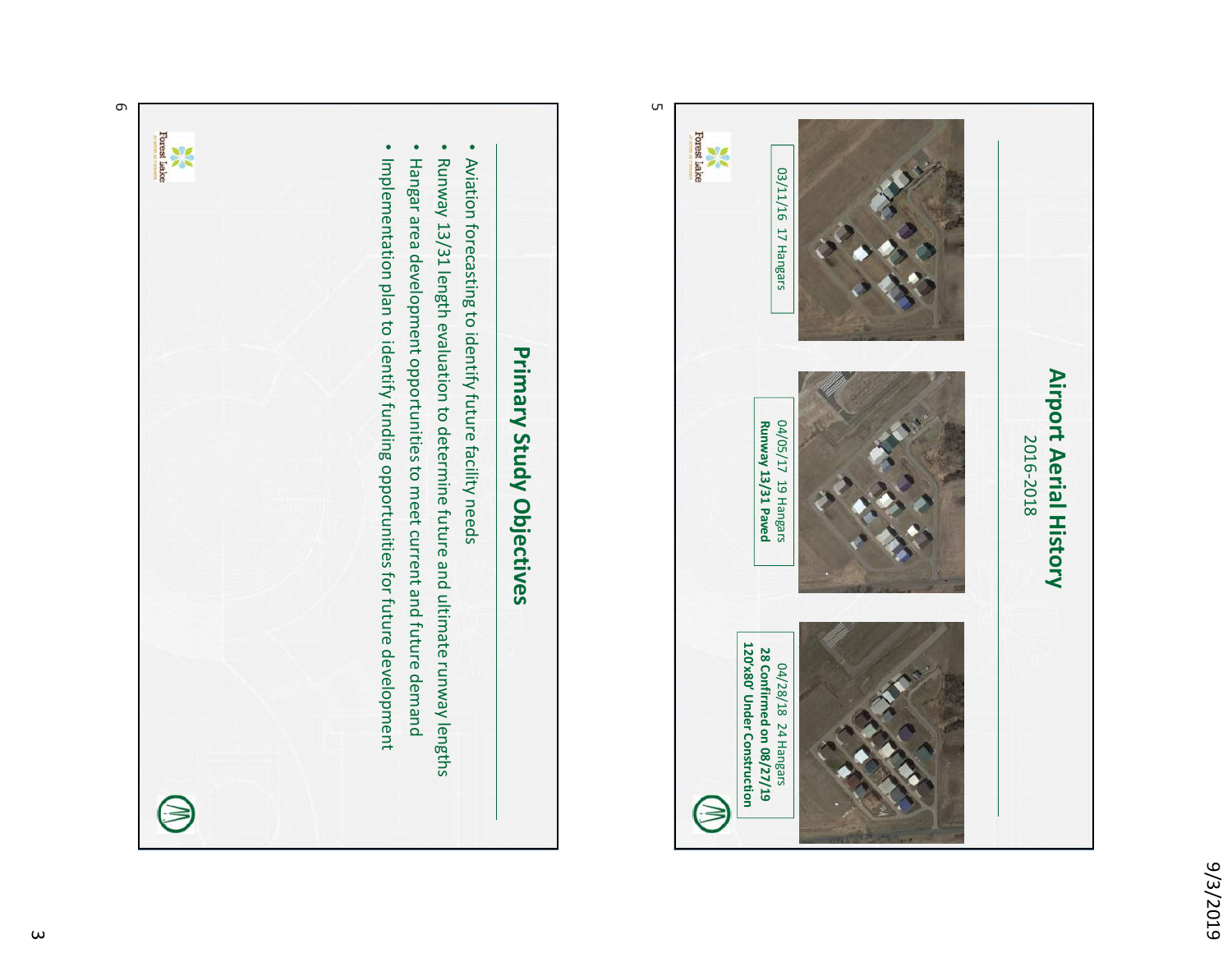



 $\infty$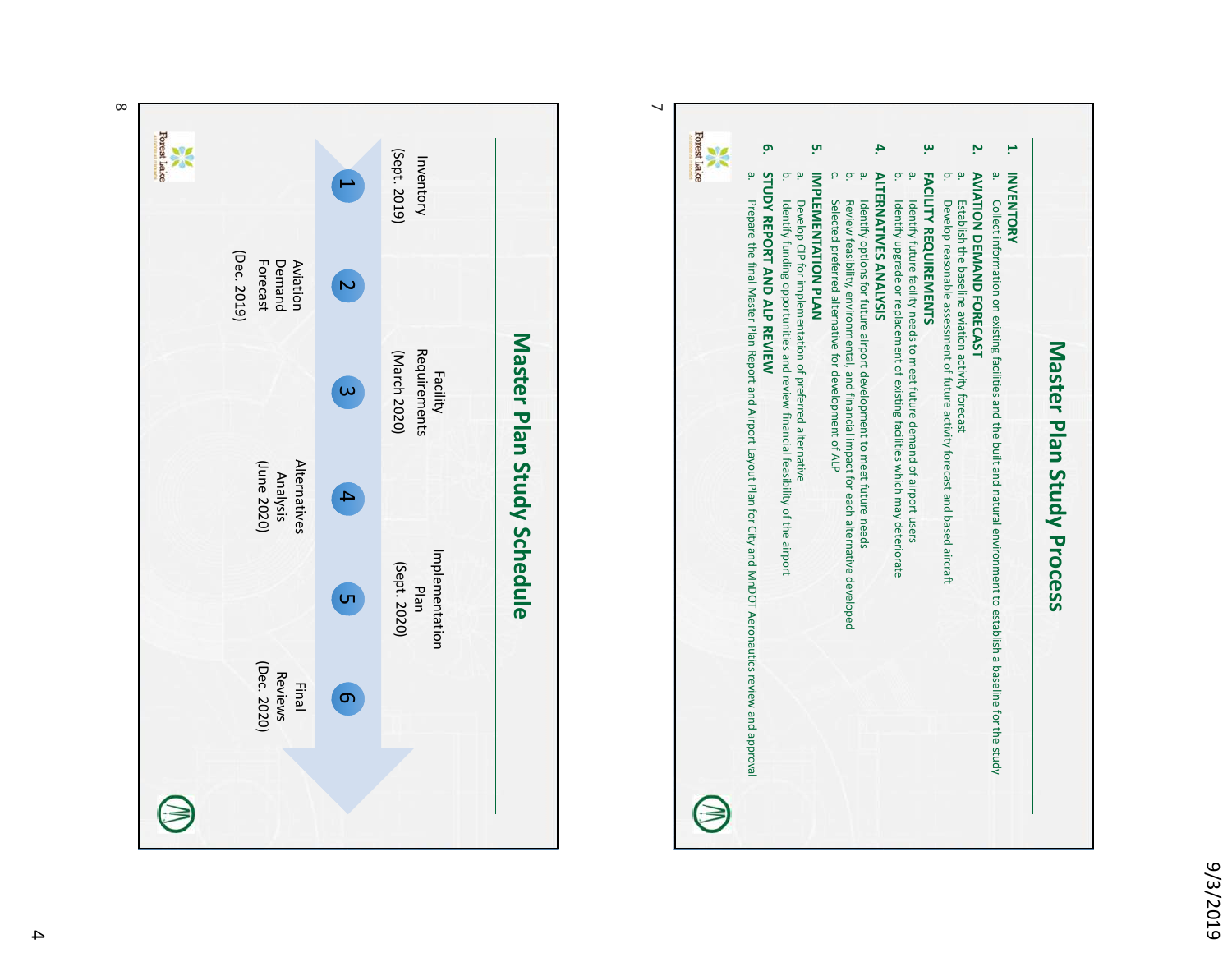



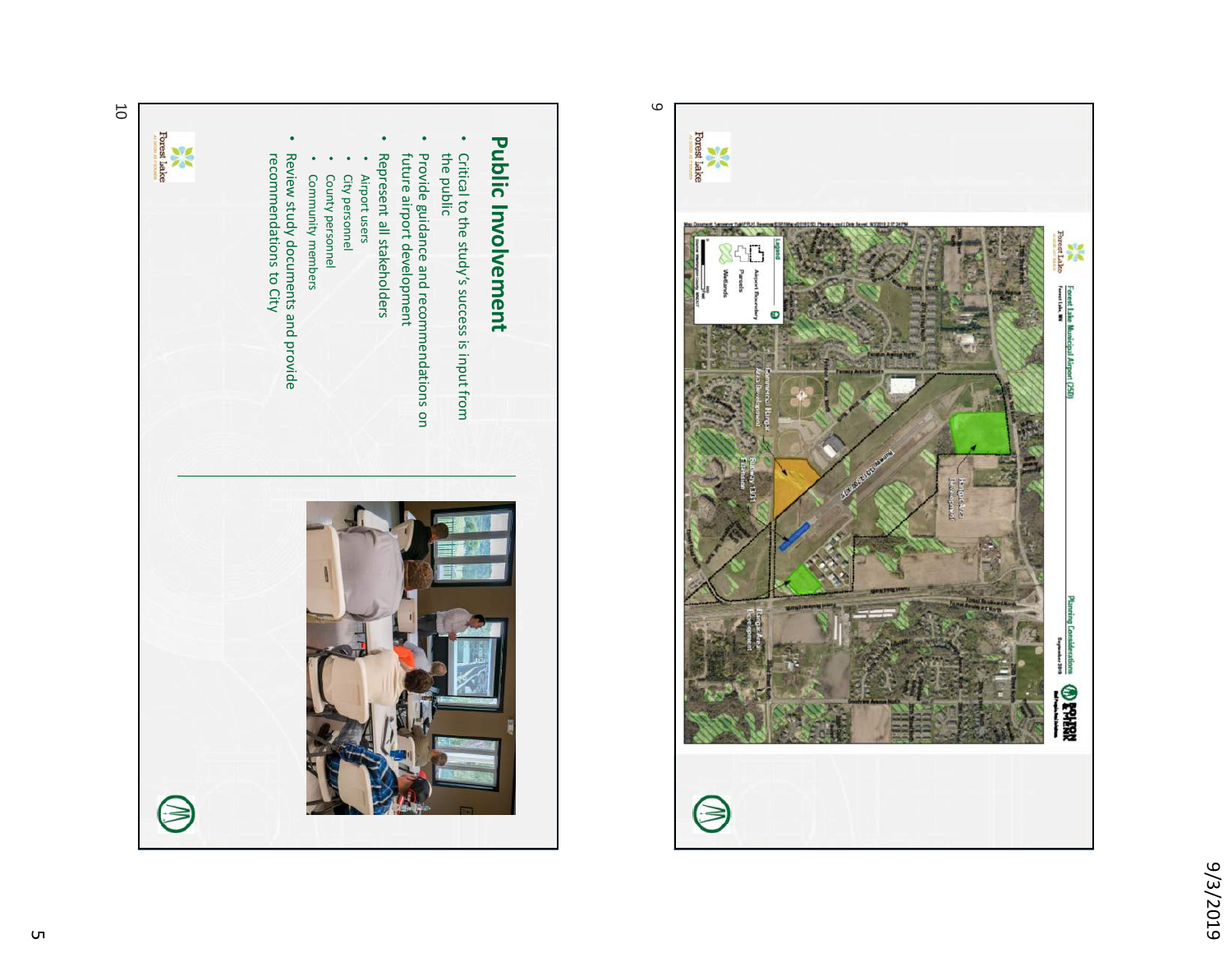

**Airport User Surveys**

AIRPORT USER SURVEY<br>FOREST LAKE AIRPORT (25D)<br>AIRPORT MASTER PLAN

Airport User Surveys



12